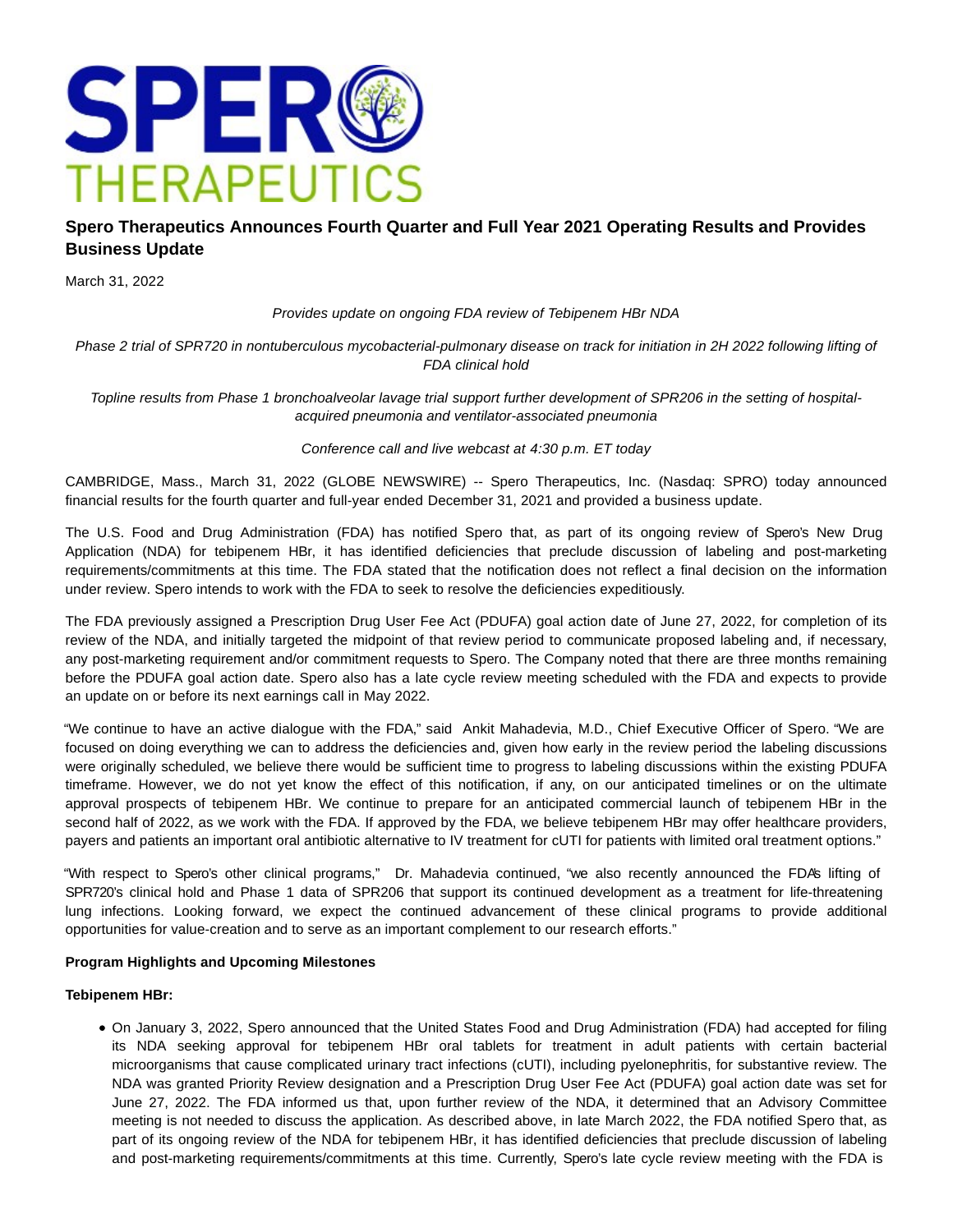scheduled for the coming weeks. If approved, tebipenem HBr would be the only oral carbapenem antibiotic available for use in cUTI.

- In January 2022, Spero was awarded up to an additional \$12.9 million by the Biomedical Advanced Research and Development Authority (BARDA) to support the development of orally administered tebipenem pivoxil in pediatric patients. By adding and exercising a new option to a contract originally awarded to Spero in 2018, BARDA increased the total amount of committed funding to \$46.9 million, and the total potential contract value to \$59.7 million. The additional \$12.9 million option is expected to provide support for a clinical trial and related activities that are designed to advance orally administered tebipenem HBr's development as a treatment for pediatric patients with cUTI, including acute pyelonephritis.
- In January 2021, Spero announced that the U.S. Patent and Trademark Office issued U.S. Patent No. 10,889,587, which covers a crystalline formulation of tebipenem HBr. This patent expires in February 2038. Tebipenem HBr has also been granted Qualified Infectious Disease Product (QIDP) and Fast Track designations by the FDA for the treatment of cUTI.

#### **SPR720:**

On January 4, 2022, Spero announced that the FDA had lifted the clinical hold previously placed on the Phase 2 trial of SPR720, Spero's investigational oral product candidate being developed for nontuberculous mycobacterial (NTM) disease. Spero engaged with the FDA in the first quarter of 2022 to discuss the re-initiation and planned protocol of the SPR720 Phase 2 trial in NTM-pulmonary disease (NTM-PD) patients, with the study expected to begin in the second half of 2022.

#### **SPR206:**

- In February 2022, Spero announced topline results from a Phase 1 bronchoalveolar lavage (BAL) trial of SPR206, the Company's novel IV-administered next generation polymyxin antibiotic being developed to treat multi-drug resistant (MDR) Gram-negative bacterial infections. These results showed that SPR206 was generally well tolerated and achieved mean lung epithelial lining fluid exposures above its MIC (minimum inhibitory concentration) for targeted gram-negative pathogens for the entirety of its 8-hour dosing period when administered three times daily at 100 mg. These data are consistent with prior Phase 1 results showing SPR206's lack of nephrotoxicity at predicted therapeutic dose levels.
- The Phase 1 renal impairment trial for SPR206 has been completed, annotating final safety and PK data, providing data-driven guidance on how to adjust for renally impaired patients in future clinical trials. Funding for the BAL and renal impairment clinical trials is provided by the United States Department of Defense (DoD) under Award Number W81XWH-1910295.
- The SPR206 program is also supported by funding from the National Institute of Allergy and Infectious Diseases and is the subject of a license agreement with Pfizer Inc., which was made alongside Pfizer's previously announced \$40 million equity investment in Spero. Pursuant to the licensing agreement between the parties, Spero granted Pfizer the rights to develop, manufacture, and commercialize SPR206 in ex-U.S. and ex-Asia territories. In exchange for these rights, Spero is eligible to receive up to \$80 million in development and sales milestones, and high single digit to low double-digit royalties on net sales of SPR206 in these territories.

or more information on the BAL and renal impairment trials and their design see **[ClinicalTrials.gov](https://www.globenewswire.com/Tracker?data=TSW09EdU0u5FU7d_xiGGIWMHNmdAvBP1XcZmbK_44ADqVFsgoA4yn2XSwgXqHl7kCUuu2Fw43rZY3mfu0vslowk2W6Gt_U7j66FkBjMwkFg=)** identifiers **[NCT04868292](https://www.globenewswire.com/Tracker?data=7kQNWolEyfFpiha5vaDCtrNSYvN39dGxNVA7p1iMzSPAM-DRLL6Z_c8MnmN6ZDxCHdfBHYB4zOSjLeEvdiTYZo3mBh-eCbhH-lJtEAaECk4WG697lehgtxBU2qJvZMCvszsnOhtiy9_jLbYZVVQLog==)** (BAL trial) and **[NCT04865393](https://www.globenewswire.com/Tracker?data=7kQNWolEyfFpiha5vaDCtuHS4lY-qPvoQ2RjBCwB-7uLt7CibA4VH8WVmog7V-d86JCfPA5nLWhw7ftTAQL9hrDz2_HBdp96nf0Rw3Bt_D9gFrfNeY_X7utSW50O9cni0B55EIr-DDKaq9cJ-BmJmA==)** (renal impairment trial).

#### **Full Year 2021 Corporate and Leadership Highlights:**

- As previously disclosed, in September 2021, Spero entered into a non-dilutive revenue interest financing agreement with HealthCare Royalty Partners® for up to \$125 million. Per the agreement, Spero received a \$50 million upfront payment in October 2021. The Company is also entitled to receive an additional \$50 million upon FDA approval of tebipenem HBr for a cUTI indication, and an additional \$25 million upon the attainment of a prespecified commercial milestone and mutual agreement between Spero and HealthCare Royalty Partners®.
- Kathleen Tregoning joined Spero's Board of Directors on October 12, 2021. Ms. Tregoning is currently the Chief Corporate Affairs Officer at Cerevel Therapeutics, with previous service at Sanofi, Biogen, and as a professional staff member for multiple committees in the United States Congress. She brings more than two decades of experience in biotechnology and public policy to Spero's Board.
- Jamie Brady joined Spero as Chief Human Resource Officer (CHRO) on September 20, 2021. Mr. Brady brings nearly 30 years of senior human resources experience to Spero, including extensive experience with companies building towards commercialization. Mr. Brady most recently served as CHRO of uniQure, with previous service at Intarcia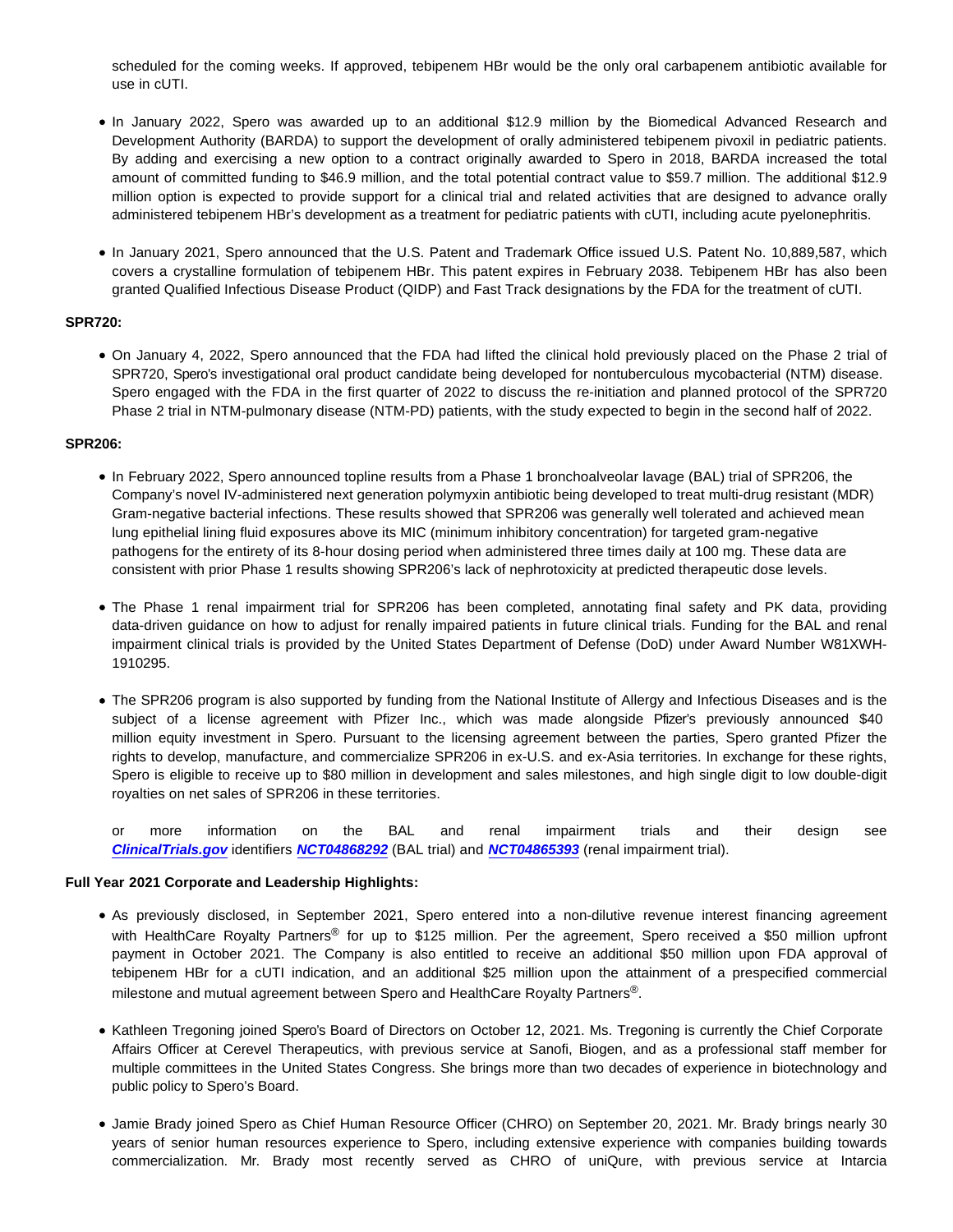Therapeutics and Genzyme.

David Musselman joined Spero as Senior Vice President, Sales and Market Access on October 6, 2021, bringing over 23 years of pharmaceutical and biotech experience to the Company. Mr. Musselman also has extensive urology and commercial launch experience, and most recently served as Vice President of Specialty Sales at Urovant, where he was responsible for building and executing on Urovant's first product launch.

#### **Fourth Quarter and Full Year 2021 Financial Results**

Spero reported a net loss for the fourth quarter and year ended December 31, 2021, of \$29.2 million and \$89.8 million, or \$0.90 and \$2.91 per common share, respectively. Net loss for the fourth quarter and full-year ended December 31, 2020, was \$18.6 million and \$78.8 million, or \$0.68 and \$3.52 per common share, respectively.

Total revenue for the fourth quarter of 2021 of \$2.7 million increased from \$1.9 million for the same period a year ago. Revenue mix was composed of reimbursement for pipeline candidates under collaboration agreements with third parties, and grants from various government agencies. Total revenue for the year ended December 31, 2021, was \$18.3 million compared to \$9.3 million for the year ended December 31, 2020. Revenue growth was driven by increased grant revenue received from Spero's contracts with DoD relating to SPR206 and with BARDA relating to tebipenem HBr, and collaboration revenue from the Company's license agreements with Pfizer and Everest Medicines.

Research and development expenses for the fourth quarter of 2021 of \$17.2 million were higher than the \$13.2 million for the same period of 2020 primarily due to increased direct costs related to SPR206 and an increase in research and development headcount. Research and development expenses for the year ended December 31, 2021, were \$64.5 million compared to \$67.0 million for the year ended December 31, 2020, with decreased expenses due to the completion of significant activities and related costs of the Phase 3 clinical trial for tebipenem HBr, offset by increased direct costs related to SPR206 and an increase in research and development headcount. Spero expects to continue to incur research and development expenses in 2022, similar to 2021, in support of its pipeline candidates.

General and administrative expenses for the fourth quarter of 2021 of \$13.0 million were higher than the \$7.5 million for the same period of 2020 primarily due to increased headcount and professional fees to support pre-commercial activities and growth of the business. General and administrative expenses for the year ended December 31, 2021, were \$41.7 million compared to \$21.4 million for the year ended December 31, 2020, with increased expenses in 2021 compared to 2020 due to increased headcount and professional fees to support pre-commercial activities and growth of the business. Spero expects that its general and administrative expenses will increase in 2022 relative to 2021 as it continues to build its commercial capabilities and expand its infrastructure ahead of a potential tebipenem HBr commercial launch in 2022, subject to FDA approval.

As of December 31, 2021, Spero had cash, cash equivalents, and marketable securities of \$146.4 million. Based on current projections, Spero believes that its existing cash, cash equivalents and marketable securities, together with committed funding from its BARDA contract and other non-dilutive funding commitments, will be sufficient to fund its operating expenses and capital expenditure requirements into the second half of 2023. This forecast includes the \$50 million in upfront proceeds received under the revenue interest financing agreement with HealthCare Royalty Partners® and the additional \$50 million milestone payment payable under such financing agreement upon approval of tebipenem HBr in 2022. If the upfront proceeds from HealthCare Royalty Partners® and the additional \$50 million milestone payment payable under such financing agreement are excluded, Spero should have sufficient funding into the fourth quarter of 2022.

#### **Conference Call and Webcast**

Spero will host a conference call and webcast today at 4:30 p.m. ET. To access the call, please dial 1-877-705-6003 (domestic) or 1-201-493-6725 (international) and refer to conference ID 13727002. The conference call will also be webcast live and a link to the webcast can be accessed **[here](https://www.globenewswire.com/Tracker?data=WRN7ctqd6gUygKS_uqWmlhDMJRJfgEf_7rhVBawuPYydIWWbyOXecqfAqwi2g3J7F42ofsFg43xqyeKgitx4liy8RfClfgX6tQrsMHG6WFw=)** and also on Spero Therapeutics' website at **[www.sperotherapeutics.com](https://www.globenewswire.com/Tracker?data=jGi2hdZash5W6yIKMRa7-NIk4aMJYtMSUIkg3XakVAKO1uZ0JWg-1Ah-CjlDxnvcrMuPtf07_GwOCOjtDOIUjFhp8ZrB9s_vp0NkXo1f2hk=)** in the "Investors and Media" section under "Events and Presentations." An archived webcast will be available on Spero's website for 30 days following the presentation.

#### **Tebipenem HBr Research Support**

Select tebipenem HBr studies have been funded in part with federal funds from the Department of Health and Human Services; Office of the Assistant Secretary for Preparedness and Response; Biomedical Advanced Research and Development Authority, under contract number HHSO100201800015C.

#### **Government Agency Research Support**

The views expressed in this press release are those of the authors and may not reflect the official policy or position of the Department of the Army, Department of Defense, or the U.S. Government.

#### **Department of Defense**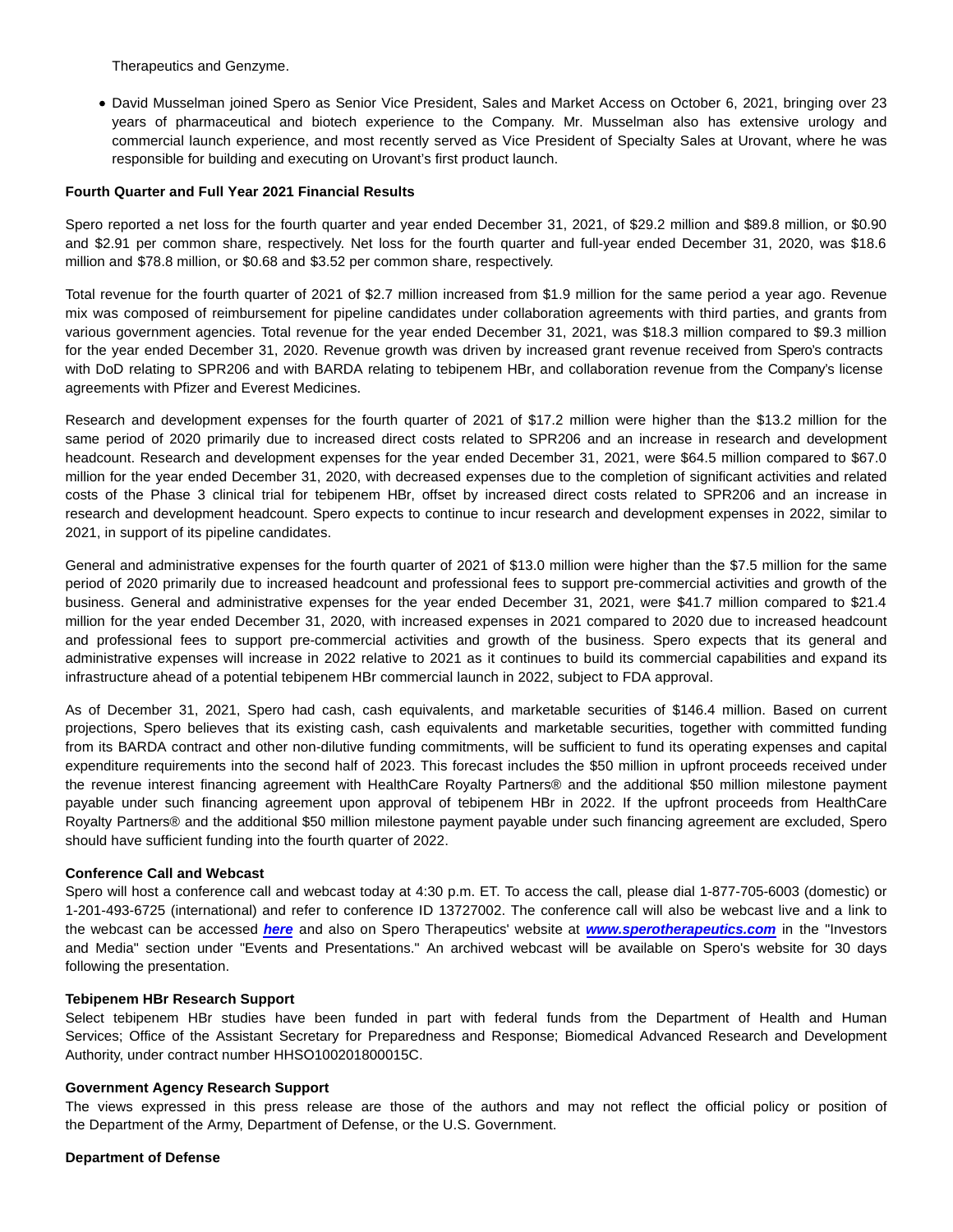Select SPR206 studies are supported by the Office of the Assistant Secretary of Defense for Health Affairs, through the Joint Warfighter Medical Research Program under Award No. W81XWH 19 1 0295. Opinions, interpretations, conclusions and recommendations are those of the author and are not necessarily endorsed by the Department of Defense.

#### **National Institute of Allergy and Infectious Disease**

Select SPR206 studies have been funded in whole or in part with Federal funds from the National Institute of Allergy and Infectious Diseases, National Institutes of Health, Department of Health and Human Services, under Contract No. 75N93021C00022.

#### **About Spero Therapeutics**

Spero Therapeutics, Inc. is a multi-asset, clinical-stage biopharmaceutical company focused on identifying, developing and commercializing novel treatments for bacterial infections and rare diseases.

Spero's lead product candidate, tebipenem HBr (tebipenem pivoxil hydrobromide; formerly SPR994), is being developed as the first oral carbapenem antibiotic for use in cUTI, including pyelonephritis caused by certain microorganisms, in adult patients who have limited oral treatment options. On January 3, 2022, Spero announced that the FDA has accepted its NDA for tebipenem HBr tablets.

Tebipenem HBr is an investigational drug in the United States being developed for the treatment of cUTI, including pyelonephritis. Tebipenem HBr is currently not FDA-approved.

Spero is also developing SPR720 as a novel oral therapy product candidate for the treatment of a rare, orphan pulmonary disease caused by non-tuberculous mycobacterial infections.

Spero also has an IV-administered next generation polymyxin product candidate, SPR206, developed from its potentiator platform, which is being developed to treat MDR Gram-negative infections in the hospital setting.

For more information, visit **[https://sperotherapeutics.com](https://www.globenewswire.com/Tracker?data=nJDHvWaD8aNCbkLmfeleBeGKIdFv0cT09zGxDDhilNcT1Hev0Ul8nkca6CXlHnxILXQxsCx5pNb7epyAL0GKeZfnA9rBZphoonWBZMNjMLaT7NZYvr156IAagAyMbIheoScd_RHFLuW4t4H68Ddcb-ty1MKScZnJNg9dC4vP88otLhrLn1akZWTI8JSXbbUd4kFlMAAHi4fuQaY39zc3ya4AeFJ1_zC8mAQKuTz1eFL11v1VjUdOPnMc1FtnM6vonNMurUUeDSPa8yst6VfxQtPVm4uzTo1B8NgY4O4PyJs=)**.

#### **Forward Looking Statements**

This press release may contain forward-looking statements. These statements include, but are not limited to, potential approval of tebipenem HBr by the FDA and the timing thereof; Spero's anticipated commercial launch of tebipenem HBr following FDA approval and the timing thereof; the sufficiency of Spero's cash resources and Spero's anticipated expenses; potential payments under Spero's agreement with BARDA; the ability of the Company to receive payments under the HCR financing facility; future clinical trials for pediatric use of tebipenem HBr; future use of tebipenem HBr for pediatric patients; the potential number of patients who could be treated by tebipenem HBr and market demand for tebipenem HBr generally; the effectiveness of tebipenem HBr and its potential impact on healthcare resource utilizations;; and the availability of additional non-dilutive funding from governmental agencies beyond any initially funded awards . In some cases, forward-looking statements can be identified by terms such as "may," "will," "should," "expect," "plan," "aim," "anticipate," "could," "intent," "target," "project," "contemplate," "believe," "estimate," "predict," "potential" or "continue" or the negative of these terms or other similar expressions. Actual results may differ materially from those indicated by such forward-looking statements as a result of various important factors, including whether Spero's NDA for tebipenem HBr, for which Spero is currently engaged in discussions with the FDA, is sufficient for approval of tebipenem HBr; whether any additional information we provide to the FDA during the NDA review process may cause delays or extend the PDUFA goal action date; whether the FDA will require any additional clinical data or place labeling restrictions on the use of tebipenem HBr that would add costs for us, delay approval and/or reduce the commercial prospects of tebipenem HBr; Spero's readiness for an anticipated launch of tebipenem HBr if approval is obtained; if the NDA for tebipenem HBr is not approved by December 31, 2022, Spero's obligation to repay \$50 million in upfront proceeds received under its revenue interest financing agreement; the COVID-19 pandemic; Spero's need for additional funding; the lengthy, expensive, and uncertain process of clinical drug development; whether results obtained in preclinical studies and clinical trials will be indicative of results obtained in future clinical trials; Spero's reliance on third parties to manufacture, develop, and commercialize its product candidates, if approved; the ability to commercialize Spero's product candidates, if approved; Spero's ability to retain key personnel and to manage its growth; whether Spero's cash resources will be sufficient to fund its continuing operations for the periods and/or trials anticipated; and other factors discussed in the "Risk Factors" set forth in filings that Spero periodically makes with the U.S. Securities and Exchange Commission. The forward-looking statements included in this press release represent Spero's views as of the date of this press release. Spero anticipates that subsequent events and developments will cause its views to change. However, while Spero may elect to update these forward-looking statements at some point in the future, it specifically disclaims any obligation to do so. These forward-looking statements should not be relied upon as representing Spero's views as of any date subsequent to the date of this press release.

#### **Investor Relations Contact:**

Ted Jenkins Vice President, Investor Relations and Specialty Finance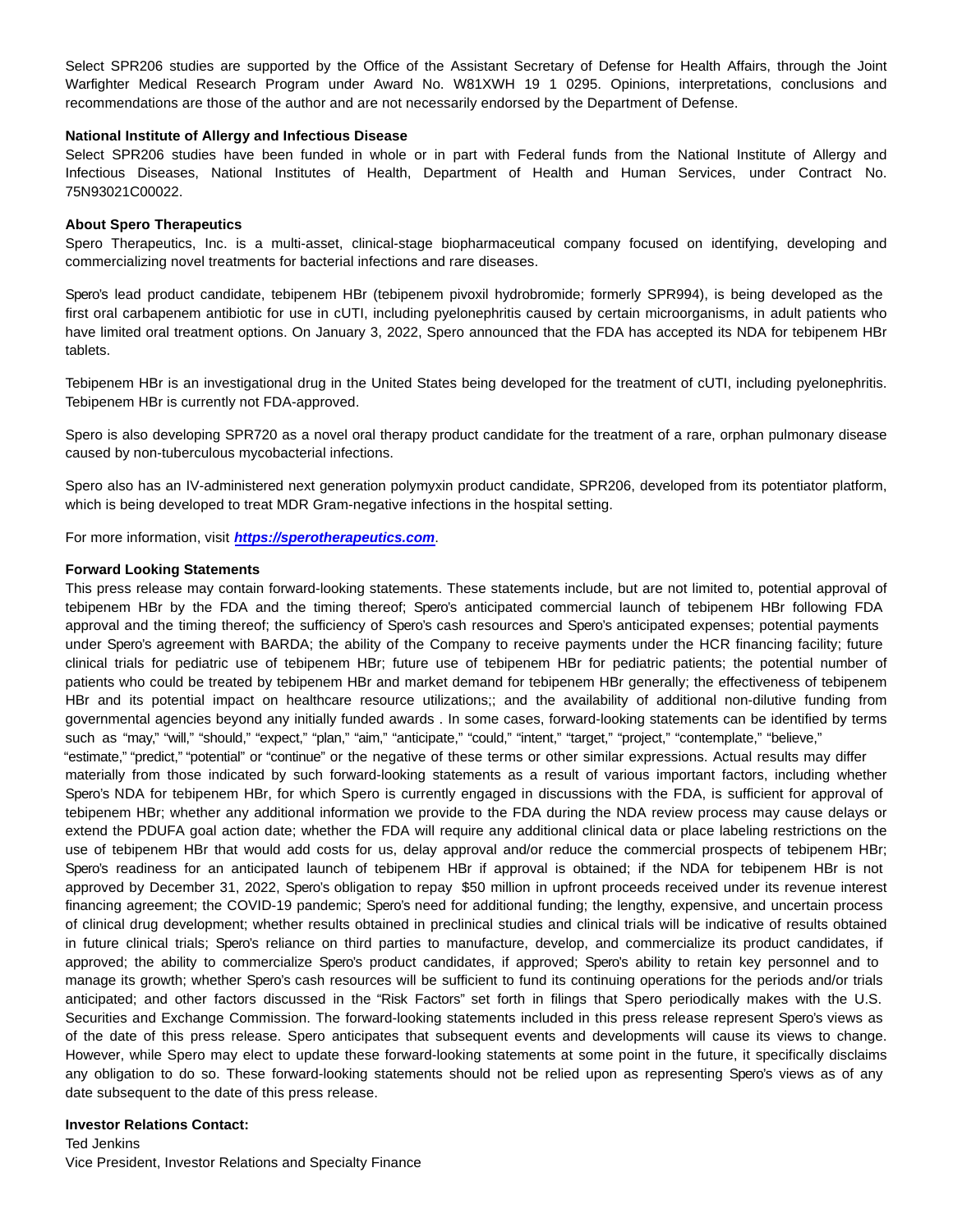### **Media Contact:**

Jacqueline Pomfret Kirby Vice President, Corporate Affairs [Jkirby@sperotherapeutics.com](https://www.globenewswire.com/Tracker?data=5DJgLMV1H4dMgms15j7JC81kbDnaGrIIUiwWmhsPE3lSur_02t9tZbWqAcDAOpNKYMDJy1akcW0jXShFPzmiMd7gUMpTiro5vDsWRQLaoofM0gd1dO-L4IlEHqYo46Po) (617) 798-4074

# **Spero Therapeutics, Inc. Condensed Consolidated Statements of Operations**

(in thousands, except share and per share data)

(unaudited)

#### **Three Months Ended December**

|                                                            | 31, |             |    | Year Ended December 31, |     |               |      |            |
|------------------------------------------------------------|-----|-------------|----|-------------------------|-----|---------------|------|------------|
|                                                            |     | 2021        |    | 2020                    |     | 2021          |      | 2020       |
| Revenues:                                                  |     |             |    |                         |     |               |      |            |
| Grant revenue                                              | \$  | 2,488       | \$ | 1,907                   | \$  | 15,186        | -\$  | 9,072      |
| Collaboration revenue                                      |     | 256         |    |                         |     | 3,070         |      | 258        |
| Total revenues                                             |     | 2,744       |    | 1,907                   |     | 18,256        |      | 9,330      |
| Operating expenses:                                        |     |             |    |                         |     |               |      |            |
| Research and development                                   |     | 17,225      |    | 13,205                  |     | 64,526        |      | 67,003     |
| General and administrative                                 |     | 13,021      |    | 7,498                   |     | 41,701        |      | 21,440     |
| Total operating expenses                                   |     | 30,246      |    | 20,703                  |     | 106,227       |      | 88,443     |
| Loss from operations                                       |     | (27, 502)   |    | (18, 796)               |     | (87, 971)     |      | (79, 113)  |
| Other income (expense)                                     |     | (1,738)     |    | 211                     |     | (1,785)       |      | 833        |
| Net loss                                                   | \$  | (29, 240)   | \$ | (18, 585)               | \$  | (89, 756)     | - \$ | (78, 280)  |
| Deemed dividend                                            | \$  |             | \$ |                         | \$  |               | \$   | (549)      |
| Net loss attributable to common shareholders of            |     |             |    |                         |     |               |      |            |
| Spero Therapeutics, Inc.                                   | \$  | (29, 240)   | S  | (18, 585)               | S   | $(89,756)$ \$ |      | (78, 829)  |
| Net loss per share attributable to common                  |     |             |    |                         |     |               |      |            |
| shareholders per share, basic and diluted                  | \$  | $(0.90)$ \$ |    | (0.68)                  | -\$ | $(2.91)$ \$   |      | (3.52)     |
| Weighted average shares outstanding, basic and<br>diluted: |     | 32,315,521  |    | 27,369,943              |     | 30,895,756    |      | 22,386,122 |

### **Spero Therapeutics, Inc. Condensed Consolidated Balance Sheet Data** (in thousands)

(Unaudited)

|                                                  | December 31, |         | December 31, |         |     |          |
|--------------------------------------------------|--------------|---------|--------------|---------|-----|----------|
|                                                  |              | 2021    |              | 2020    |     | Change   |
| Cash, cash equivalents and marketable securities | \$           | 146.402 |              | 126.906 | -\$ | 19.496   |
| Other assets                                     |              | 24.670  |              | 26.545  |     | (1, 875) |
| <b>Total assets</b>                              | S            | 171.072 | -S           | 153.451 | -\$ | 17,621   |